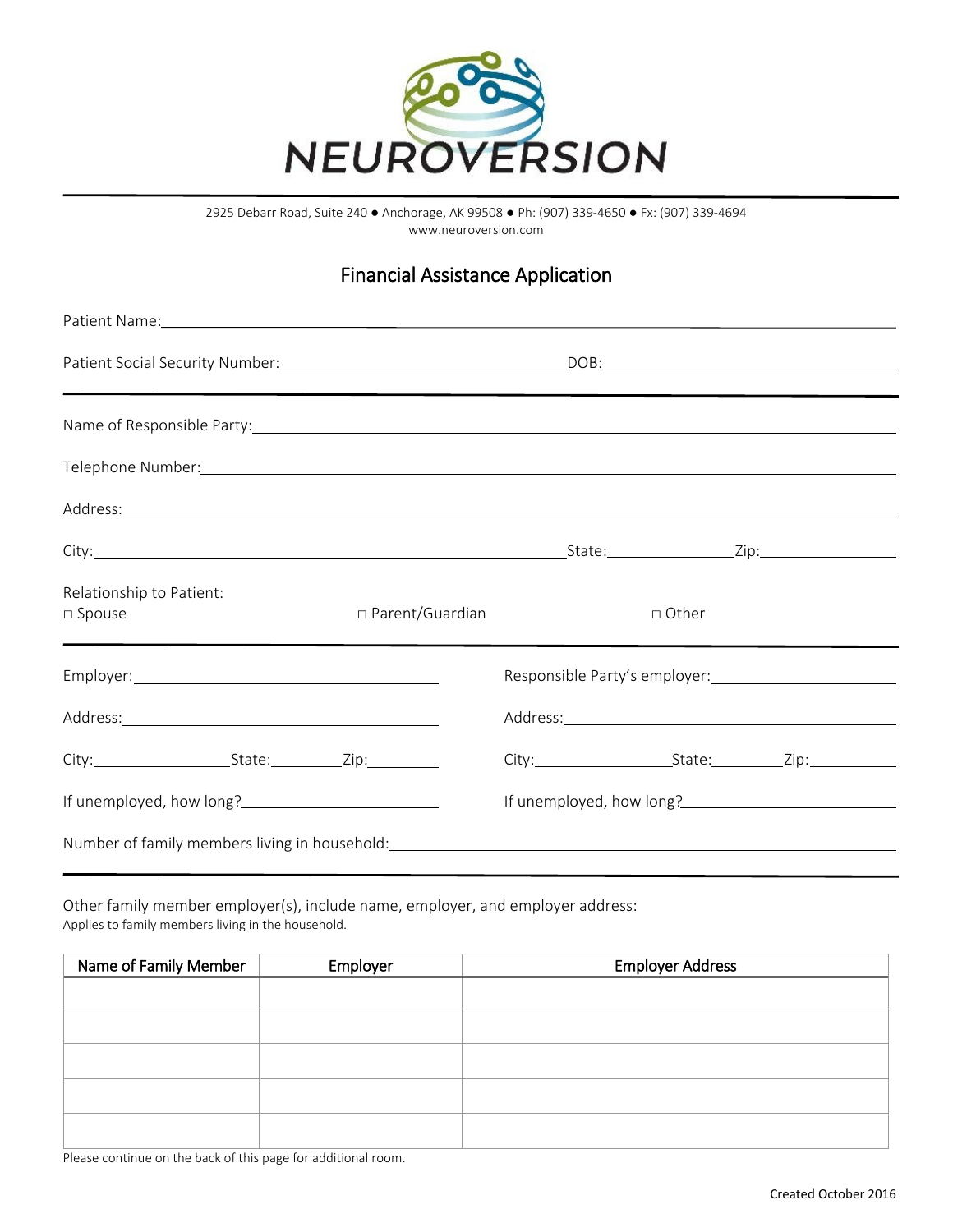## Family Income and Source

| Source                                                                                                                                                                                                                    | Patient                                                                                                                                                                                                                                      | Spouse | Responsible Party | <b>Other Family Members</b> |
|---------------------------------------------------------------------------------------------------------------------------------------------------------------------------------------------------------------------------|----------------------------------------------------------------------------------------------------------------------------------------------------------------------------------------------------------------------------------------------|--------|-------------------|-----------------------------|
| <b>Gross Monthly Salary</b>                                                                                                                                                                                               |                                                                                                                                                                                                                                              |        |                   |                             |
| without taxes or                                                                                                                                                                                                          |                                                                                                                                                                                                                                              |        |                   |                             |
| deductions                                                                                                                                                                                                                |                                                                                                                                                                                                                                              |        |                   |                             |
| <b>Public Assistance</b><br><b>Benefits</b>                                                                                                                                                                               |                                                                                                                                                                                                                                              |        |                   |                             |
| Unemployment                                                                                                                                                                                                              |                                                                                                                                                                                                                                              |        |                   |                             |
| <b>Benefits</b>                                                                                                                                                                                                           |                                                                                                                                                                                                                                              |        |                   |                             |
| <b>Social Security</b>                                                                                                                                                                                                    |                                                                                                                                                                                                                                              |        |                   |                             |
| <b>Benefits</b>                                                                                                                                                                                                           |                                                                                                                                                                                                                                              |        |                   |                             |
| Workman's                                                                                                                                                                                                                 |                                                                                                                                                                                                                                              |        |                   |                             |
| Compensation                                                                                                                                                                                                              |                                                                                                                                                                                                                                              |        |                   |                             |
| Child                                                                                                                                                                                                                     |                                                                                                                                                                                                                                              |        |                   |                             |
| Support                                                                                                                                                                                                                   |                                                                                                                                                                                                                                              |        |                   |                             |
| Other                                                                                                                                                                                                                     |                                                                                                                                                                                                                                              |        |                   |                             |
| (Alimony, etc.)                                                                                                                                                                                                           |                                                                                                                                                                                                                                              |        |                   |                             |
| Total                                                                                                                                                                                                                     |                                                                                                                                                                                                                                              |        |                   |                             |
| Income                                                                                                                                                                                                                    |                                                                                                                                                                                                                                              |        |                   |                             |
| If "yes", provide current status or attach denial letter: _______________________<br>Have you tried to obtain financial assistance from other organizations? [ ] Yes [ ] No<br>List the organizations and current status: |                                                                                                                                                                                                                                              |        |                   |                             |
| List all outstanding medical bills:<br>2.<br>3.<br>4.<br>5.                                                                                                                                                               | <u> Alexandro de la contrada de la contrada de la contrada de la contrada de la contrada de la contrada de la co</u><br><u> 2000 - Jan Barat de Barat de Barat de Barat de Barat de Barat de Barat de Barat de Barat de Barat de Barat d</u> |        |                   |                             |
| Please provide any additional information/comments: (Attach additional sheet if more space is required, or use back of                                                                                                    |                                                                                                                                                                                                                                              |        |                   |                             |

this form): \_\_\_\_\_\_\_\_\_\_\_\_\_\_\_\_\_\_\_\_\_\_\_\_\_\_\_\_\_\_\_\_\_\_\_\_\_\_\_\_\_\_\_\_\_\_\_\_\_\_\_\_\_\_\_\_\_\_\_\_\_\_\_\_\_\_\_\_\_\_\_\_\_\_\_\_\_\_\_\_\_\_\_\_\_\_\_ \_\_\_\_\_\_\_\_\_\_\_\_\_\_\_\_\_\_\_\_\_\_\_\_\_\_\_\_\_\_\_\_\_\_\_\_\_\_\_\_\_\_\_\_\_\_\_\_\_\_\_\_\_\_\_\_\_\_\_\_\_\_\_\_\_\_\_\_\_\_\_\_\_\_\_\_\_\_\_\_\_\_\_\_\_\_\_\_\_\_\_\_\_\_\_\_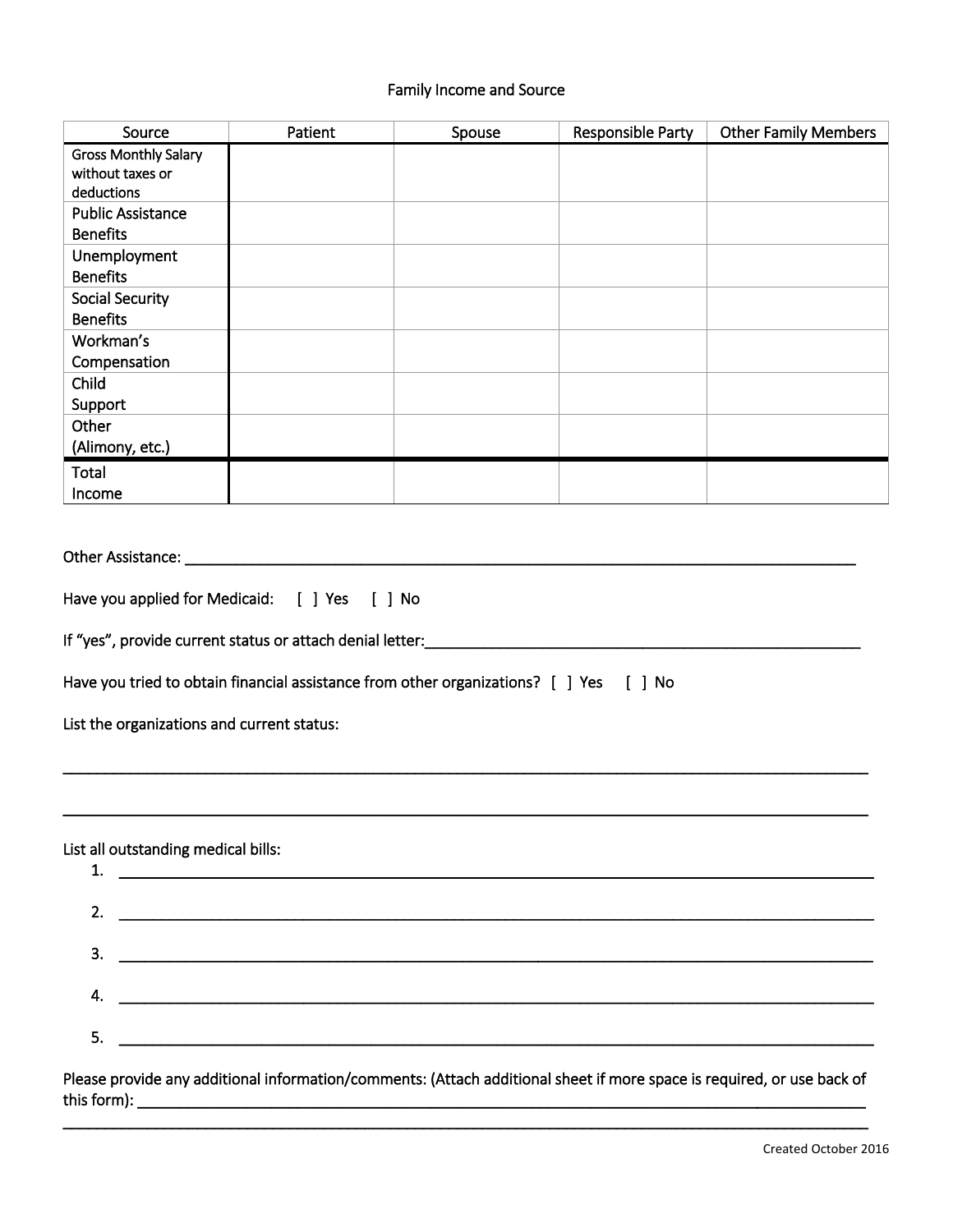| Financial Documentation: (attach copies)                                                                                                                                                                                                                                                                                                                            |         |                         |                                                                                                           |
|---------------------------------------------------------------------------------------------------------------------------------------------------------------------------------------------------------------------------------------------------------------------------------------------------------------------------------------------------------------------|---------|-------------------------|-----------------------------------------------------------------------------------------------------------|
|                                                                                                                                                                                                                                                                                                                                                                     |         |                         |                                                                                                           |
|                                                                                                                                                                                                                                                                                                                                                                     |         |                         |                                                                                                           |
|                                                                                                                                                                                                                                                                                                                                                                     |         |                         | If patient claims income is less than previous calendar year tax form; attach most recent four pay stubs. |
|                                                                                                                                                                                                                                                                                                                                                                     |         |                         |                                                                                                           |
| $\begin{picture}(25,10) \put(0,0){\vector(1,0){100}} \put(15,0){\vector(1,0){100}} \put(15,0){\vector(1,0){100}} \put(15,0){\vector(1,0){100}} \put(15,0){\vector(1,0){100}} \put(15,0){\vector(1,0){100}} \put(15,0){\vector(1,0){100}} \put(15,0){\vector(1,0){100}} \put(15,0){\vector(1,0){100}} \put(15,0){\vector(1,0){100}} \put(15,0){\vector(1,0){100}} \$ |         |                         |                                                                                                           |
| \$<br><u>Date and Date and Date and Date and Date and Date and Date and Date and Date and Date and Date and D</u>                                                                                                                                                                                                                                                   |         |                         |                                                                                                           |
| $\overline{\mathsf{S}}$                                                                                                                                                                                                                                                                                                                                             |         |                         |                                                                                                           |
| $\mathsf{S}$<br><u> 1986 - Jan Barbara, margaret amerikan ba</u><br>\$<br><u> 1980 - Johann Stoff, deutscher Stoffen und der Stoffen und der Stoffen und der Stoffen und der Stoffen und der </u><br>$\frac{1}{2}$                                                                                                                                                  |         |                         |                                                                                                           |
|                                                                                                                                                                                                                                                                                                                                                                     | Monthly | ** Credit Card Balances |                                                                                                           |
|                                                                                                                                                                                                                                                                                                                                                                     | Payment |                         |                                                                                                           |
| Mortgage/rent                                                                                                                                                                                                                                                                                                                                                       |         |                         | Balance: Monthly Payment:                                                                                 |
| Gas & Electric                                                                                                                                                                                                                                                                                                                                                      |         |                         |                                                                                                           |
| Telephone                                                                                                                                                                                                                                                                                                                                                           |         |                         |                                                                                                           |
| Car insurance                                                                                                                                                                                                                                                                                                                                                       |         |                         | Balance: Monthly Payment:                                                                                 |
| Insurance premiums                                                                                                                                                                                                                                                                                                                                                  |         |                         |                                                                                                           |
| Food                                                                                                                                                                                                                                                                                                                                                                |         |                         |                                                                                                           |
| Credit Card(s) **                                                                                                                                                                                                                                                                                                                                                   |         |                         |                                                                                                           |
| Other (Alimony, etc.)*                                                                                                                                                                                                                                                                                                                                              |         |                         |                                                                                                           |
| Total                                                                                                                                                                                                                                                                                                                                                               |         |                         |                                                                                                           |
|                                                                                                                                                                                                                                                                                                                                                                     |         |                         |                                                                                                           |

Monthly Expenses